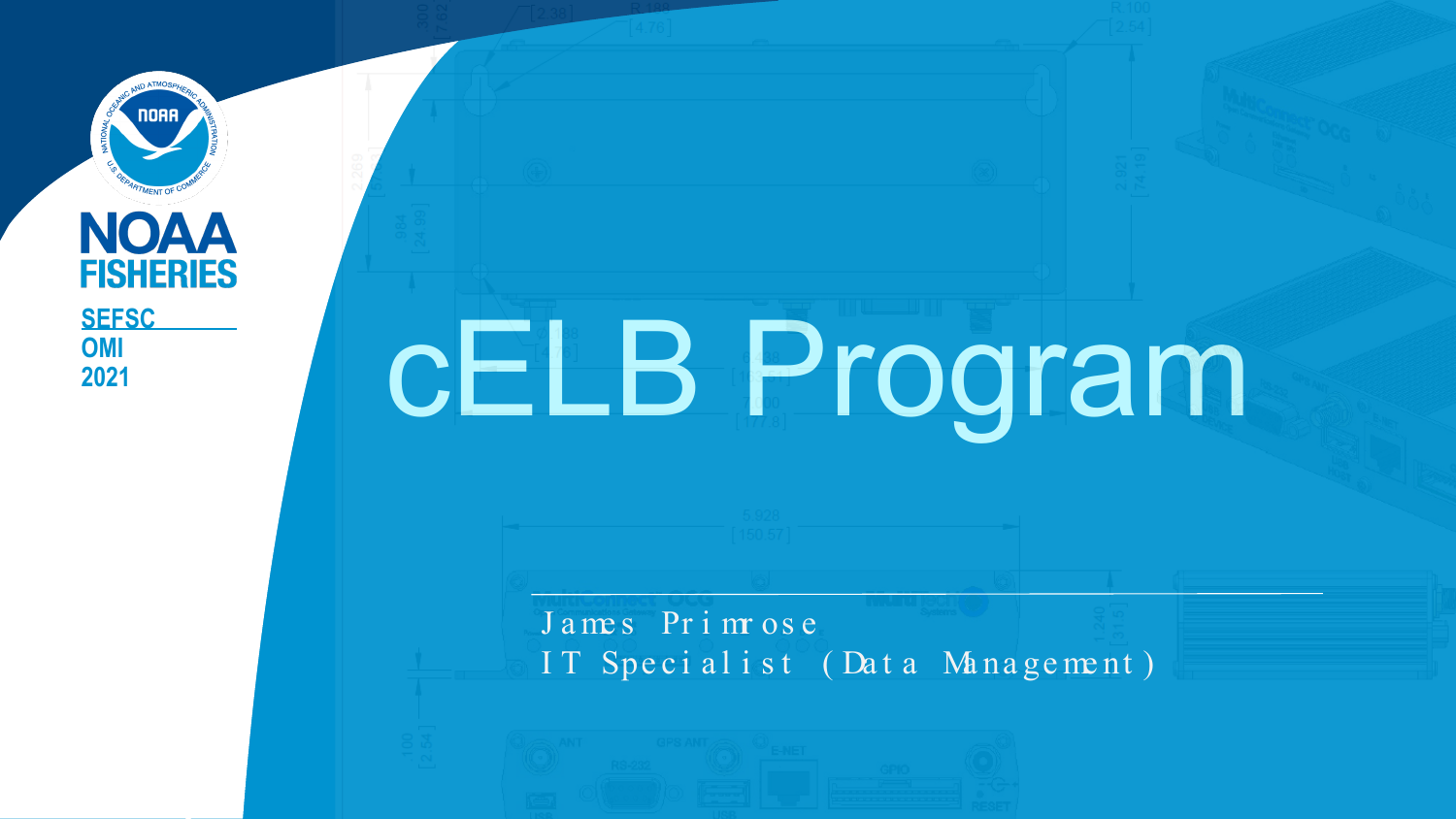## Data collected

Stored in a .dat:

• File header

Every 10 minutes:

- Latitude (decimal)
- Longitude (decimal)
- Timestamp MM DD YY HH24 MI SS

Ex: NN:NN.NNNN, - NN:NN.NNNN,MM,DD,YY,HH,MI,SS

**2013, Year 04, Month 14, Day 18, Hour 0, Device Number 29:04.061,-88:21.133,12,9,13,20,00,18 29:04.063,-88:22.135,12,9,13,20,10,19**

**29:04.067,-88:23.119,12,9,13,20,20,19**

**18522904**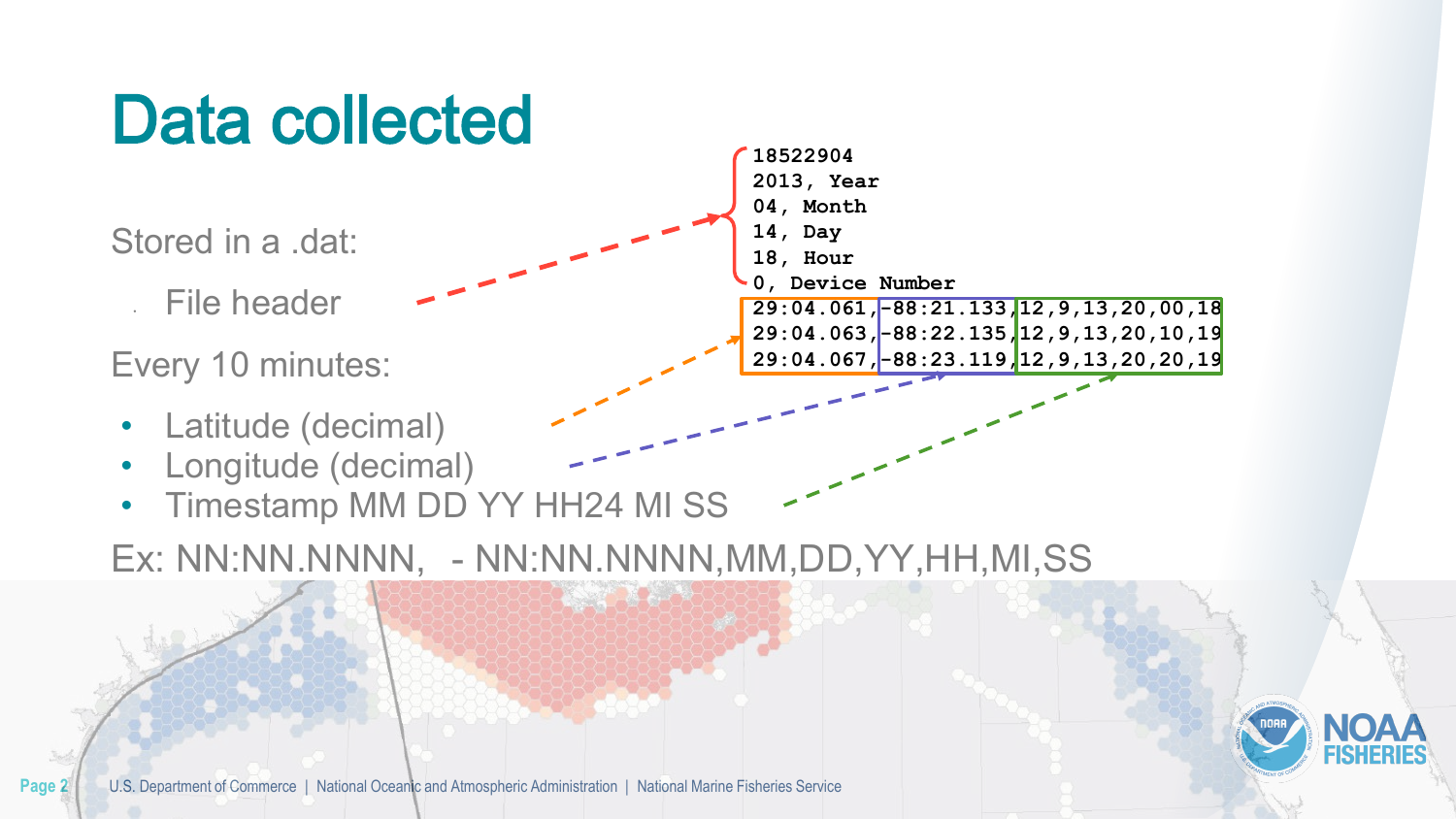### 3G CDMA cELB



MultiTech MTCDP **EV3- GP- N3** ARM9 @ 400Mhz 3G CDMA & GPS Antenna GPIO / Ethernet (RJ45)

RS232 (serial)

USB 2.0

SD flash (Front)



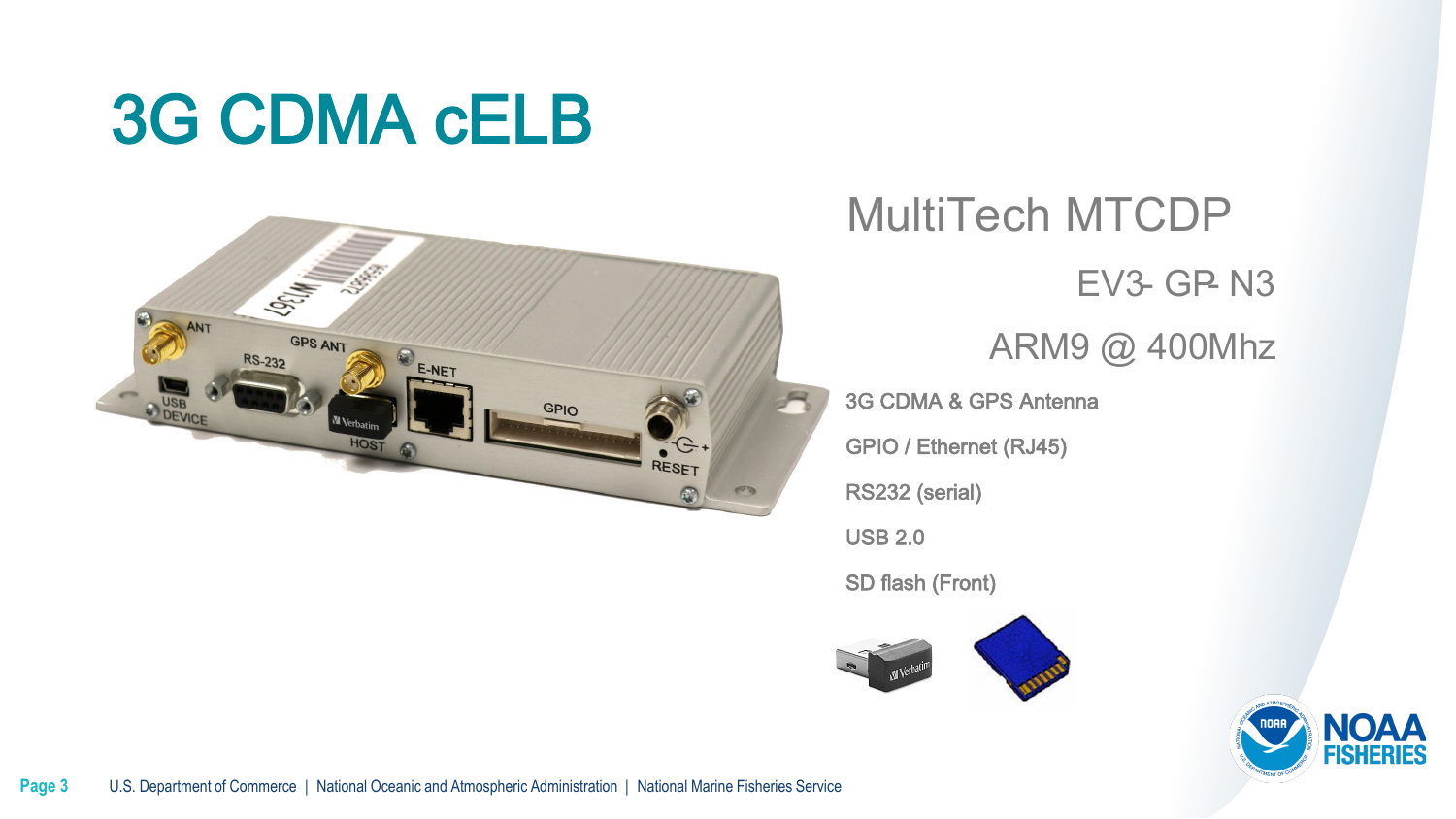### Original process overview



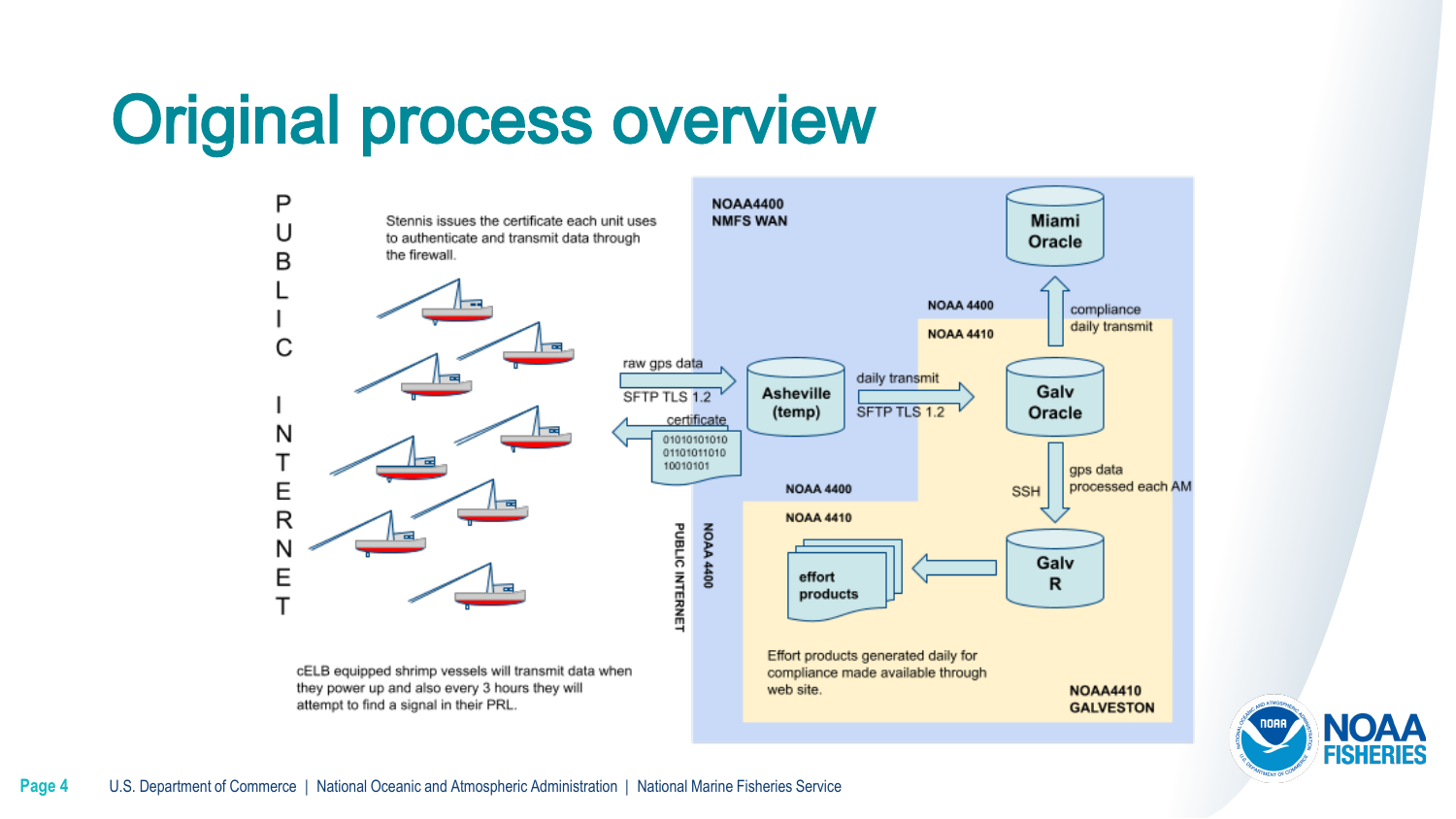# Current "mail in" process



Mail in process is really only a short-term, imperfect, solution.

Data recovery is at slightly over half of the chips which means that, previously we obtained 100% of the data and now we only have  $\sim$  55% (we may get more as we send reminders)

But, as 3G units breakdown, overall coverage will lag as we are not recruiting new vessels.

Meeting Section 7(b)(4) of the ESA from the recent shrimp BiOp regarding Reasonable and Prudent Measures, NMFS must insure that future fisheries effort monitoring is conducted at equivalent (or greater) levels as conducted over the past 10 years.

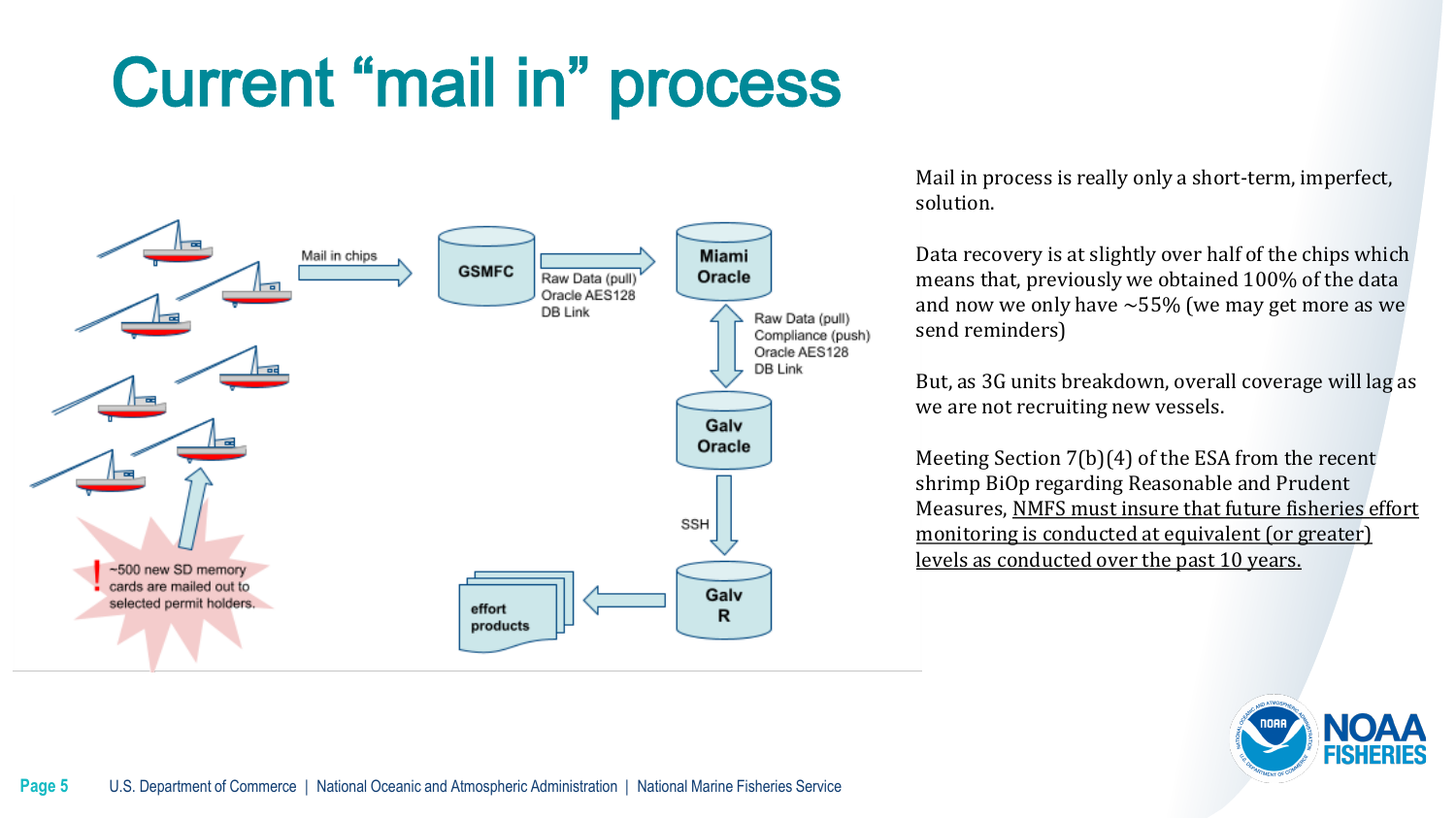# System components

| <b>Data Collection</b>                                                                                                                                                                                                                                                                                                       | <b>Data</b><br><b>Transmission</b>                                                                                                                                                               | Data Storage &<br><b>Analysis</b>                                                                                                                                        | <b>Policy</b>                                                            |
|------------------------------------------------------------------------------------------------------------------------------------------------------------------------------------------------------------------------------------------------------------------------------------------------------------------------------|--------------------------------------------------------------------------------------------------------------------------------------------------------------------------------------------------|--------------------------------------------------------------------------------------------------------------------------------------------------------------------------|--------------------------------------------------------------------------|
| The Instrument.<br>GPS requirements.<br>Cellular requirements.<br>Storage requirements.<br>Support /<br>troubleshooting / repair<br>requirements.<br>Rugged / IP67<br>$\bullet$<br>requirements.<br>Security & encryption<br>$\bullet$<br>requirements.<br>Type approval.<br>Hardware replacement<br>$\bullet$<br>lifecycle. | The cellular network.<br>Cell account creation &<br>management.<br>Cellular network<br>$\bullet$<br>requirements.<br>Troubleshooting /<br>$\bullet$<br>support.<br>System security.<br>$\bullet$ | The back end.<br>Physical servers and<br>$\bullet$<br>storage.<br>System integration.<br>$\bullet$<br>System security.<br>$\bullet$<br>ETL & Analysis work.<br>$\bullet$ | The rules.<br>Regulations &<br>compliance.<br>Roles and<br>expectations. |